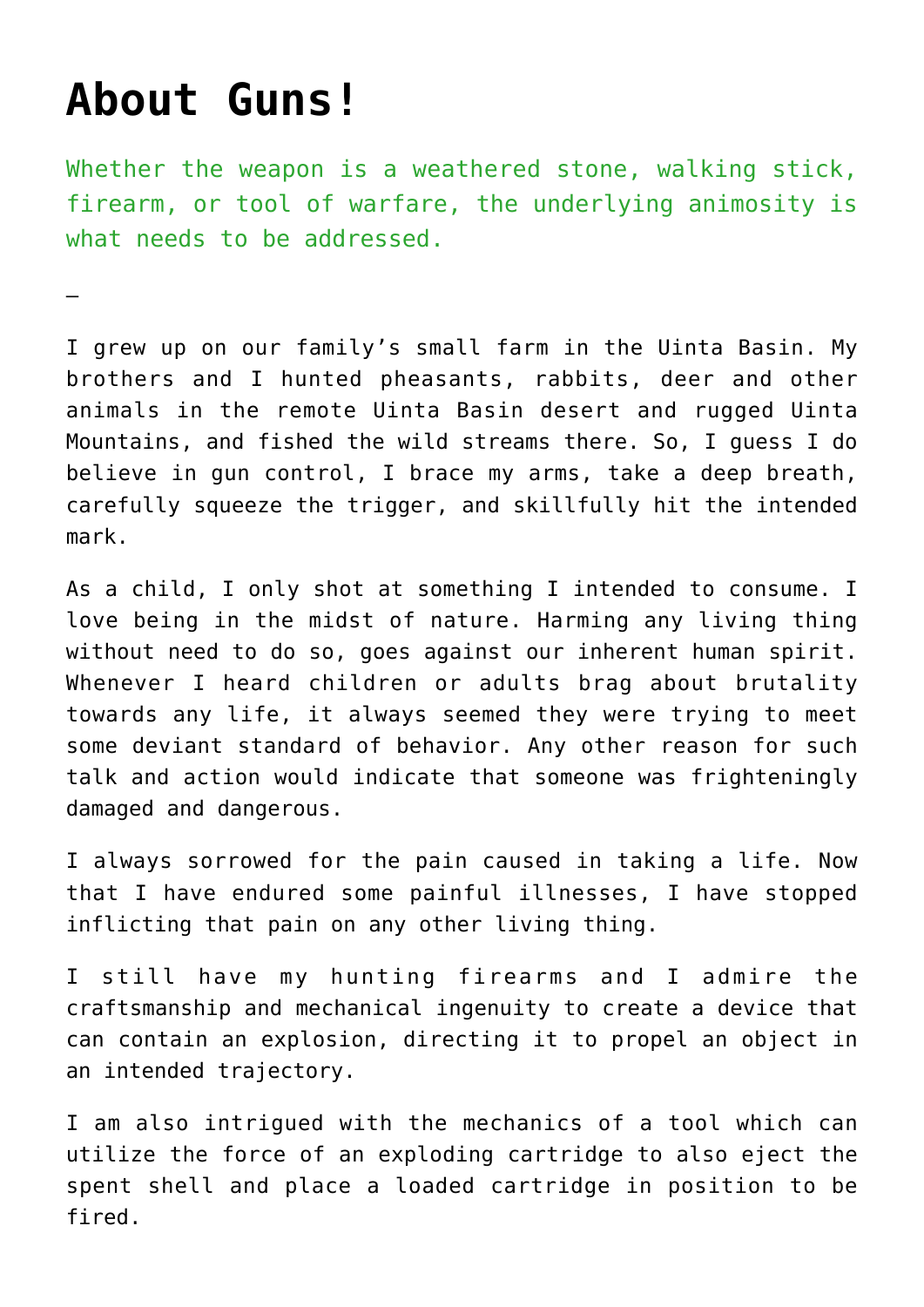So, I can understand the intrigue of firing a device that can shoot multiple rounds in an instant. But I can never understand someone doing so with the intent to harm anyone. Such weapons are not designed to defend, but to assault. Since I never intend to assault anyone, I see no need for me to own a weapon intended and designed for that purpose.

There are many myths in all directions about firearms. Many of these myths were products of film makers. An old article I found in a Southern Utah newspaper tells of the death of a young man, who had a habit of practicing "quick-draw" with a hand gun, replicating what he was seeing in the movies of the early twentieth century. No one was present at his tragic death, but all indications were that it was from an accidentally self inflicted wound from his mimicry of movie maneuvers.

A story recorded in old news papers of the Uinta Basin tells of a man who noticed an acquaintance of his robbing someone at gun point. Since neither the man being robbed or the man who happened by had any weapons on them, the passer-by went into a store and borrowed a rifle. He then went out to confront the man who was robbing, (who had actually boarded temporarily at his farm home in Deep Creek). When he asked the man he knew, to put down the weapon and stop the robbery, the robber said "maybe I should shoot you instead," and proceeded to do so, then ran, with the wounded man shooting at him. The man who came to help, died of his wounds, and the man who'd attempted robbery, recovered from his wounds, and spent his next years in the Utah State Prison.

Such was the "real" west. Most people were going about daily life, farming, ranching or working in town. No one carried weapons, but an occasional person with ill intent. Armed conflicts were very rare, as a reading of old news stories succinctly verifies. Life in the old west required tremendous cooperation. Farmers and ranchers worked together to build and maintain canals and reservoirs, then plant and harvest yearly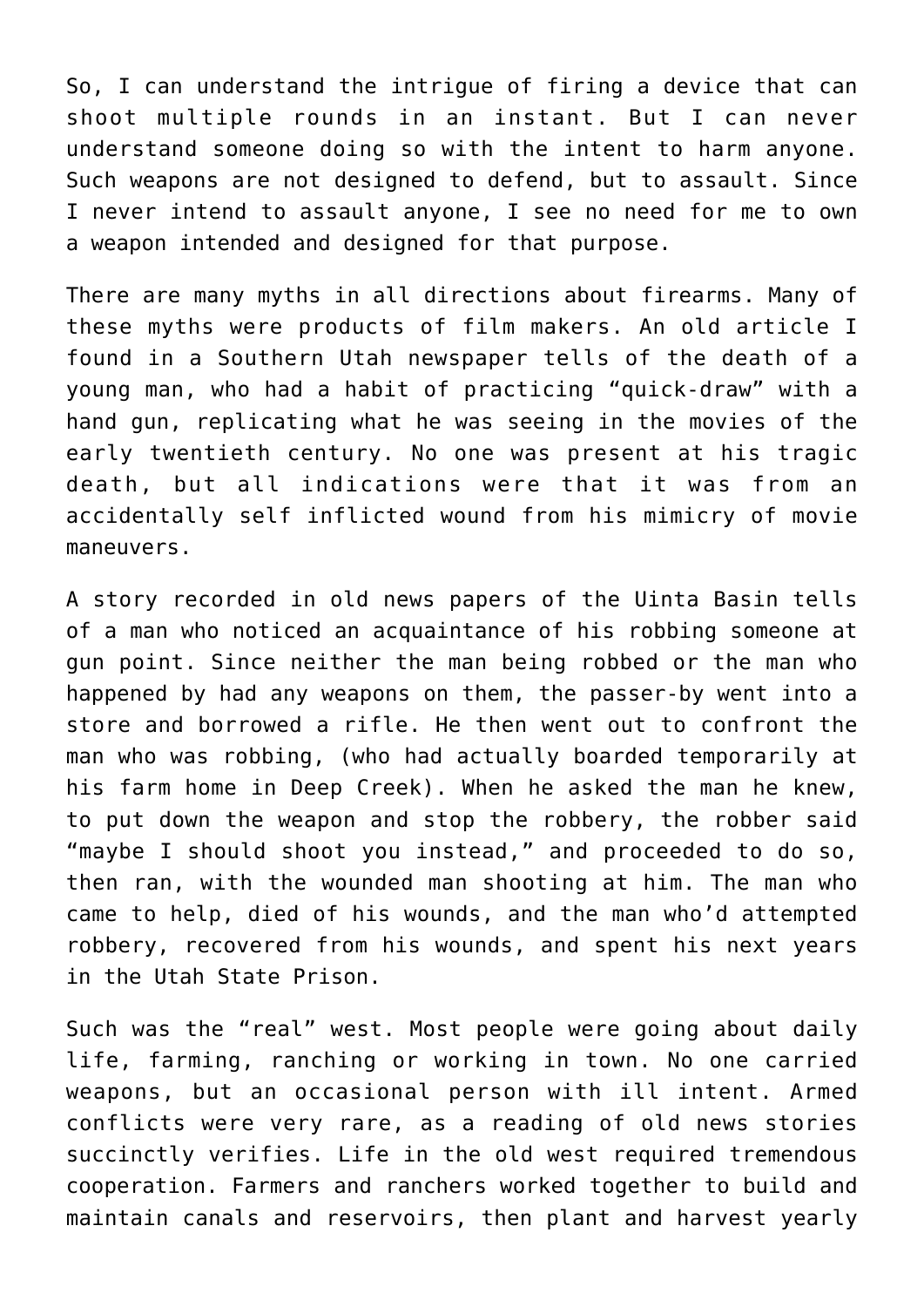crops. People in towns and cities worked together to maintain infrastructures and each ply their trade on behalf of the community.

Belongings were sparse in the past. Probate records, such as are found in the vast collection in the Latter-day Saint Family History Library, list all the items passed from one generation to the next upon the death of a family member. I am always amazed at the minimal list of belongings, all of which were basic to the daily needs, such as a table, chairs, some bowls and spoons, a saddle, a few tools. I never saw any weapons listed.

Any attempt to mass produce firearms was headed for quick oblivion, until the United States Government purchased weapons for soldiers. The mechanics of repeating rifles were developed for warfare. Machine guns, such as those produced by the Browning family who resided in Utah, were invented for war. Assault weapons, invented and designed for war are now at times implemented by disturbed, deluded individuals in crimes against children and families, who are merely going about in their innocent daily pursuits of life.

Yet these weapons of warfare, used by individuals to assault people in their places of work, school, and worship, were designed long ago.

With the invention of using explosive powder to propel an object through a pipe in a particular direction, it soon became a weapon.

In the 1700's attempts were made to create a device which could propel projectiles from multiple muzzle-loaded barrels at once or in succession.

For purposes of defense or assault it is common for people to design tools which can propel objects simultaneously or in quick succession; a handful of rocks, a bag of rocks for a sling, a quiver of arrows, a platform with several arrows in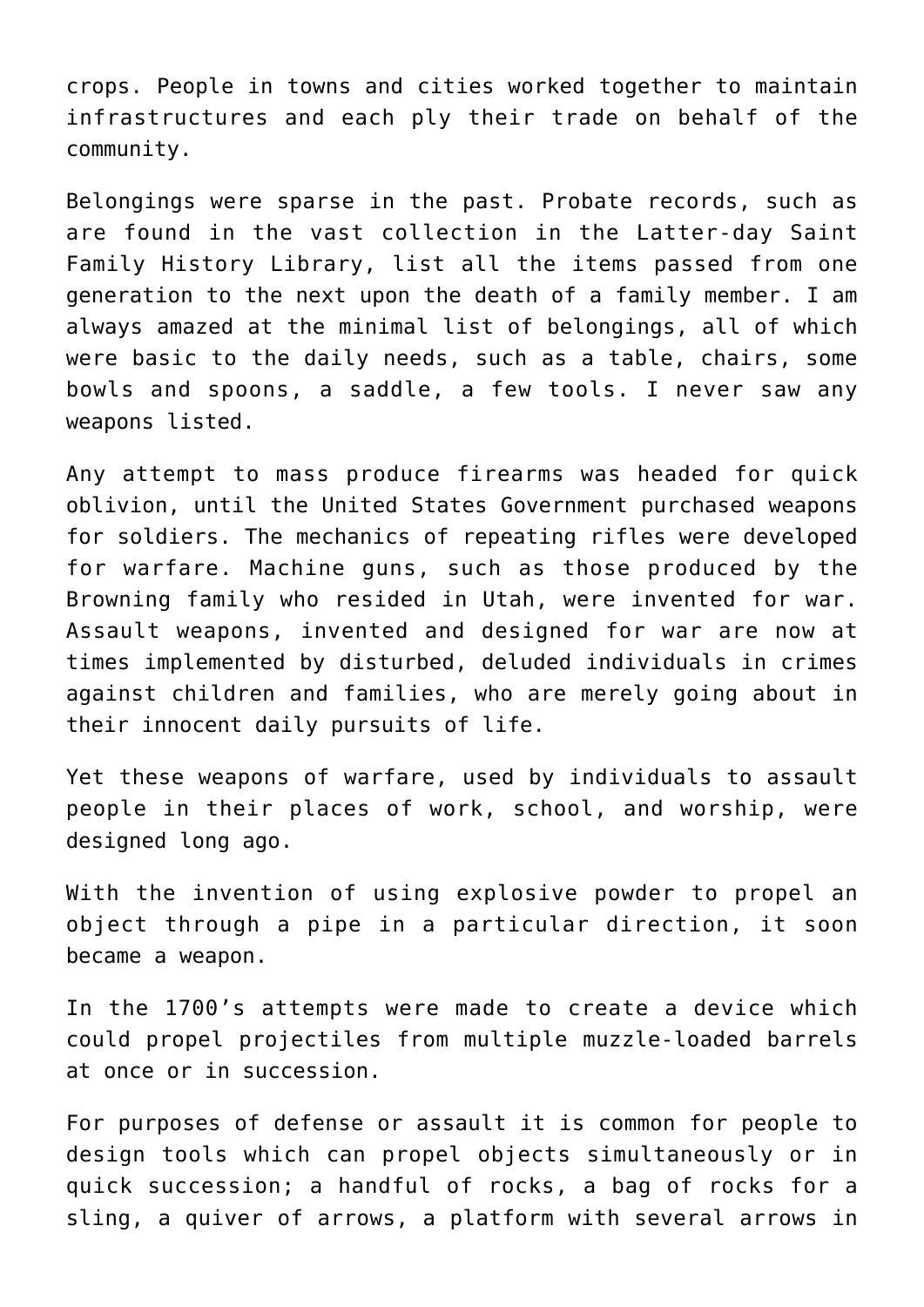place, a platform with muzzle-loading barrels, a bag of lead projectiles and horn full of powder, a paper cartridge with powder and projectile together, a breech-loading barrel, a metal cartridge case, a leaver to eject spent shells, a chamber to contain cartridges, a leaver to eject spent shells and insert a new cartridge sequentially, a mechanism to utilize the combustion energy to sequentially eject spent shells and insert new cartridges…and so forth, each new advance in technology making more effective weaponry to assault or defend.

Such ravages are not new to this continent or to humanity.

Conquistadors, Pilgrims, and other Europeans, used weapons of warfare to murder and assault American Tribes in their family shelters, places of worship and community villages. Tribes did so to other tribes.

Africans were brutally taken from their families, homes, places of worship and villages, placed in chains, ferried on ships, enslaved to ensure leisure and wealth of others.

Once freed from slavery, people of African heritage were murdered and assaulted in their homes, places of worship, and towns.

What to us seems so new and appalling, isn't new at all. But it is appalling, and needs to be stopped wherever, whenever and for whomever to it is occurring!

—

I intend to keep my firearms, in case I wish, or need, to use them to obtain food, or protect myself, my family, or others.

Yet, statistically, the likelihood of my killing a dangerous home-intruder or a violent assailant is very small.

Statistically, the most likely person to die from my firearms or other weapons, is me, by accidental or intentional